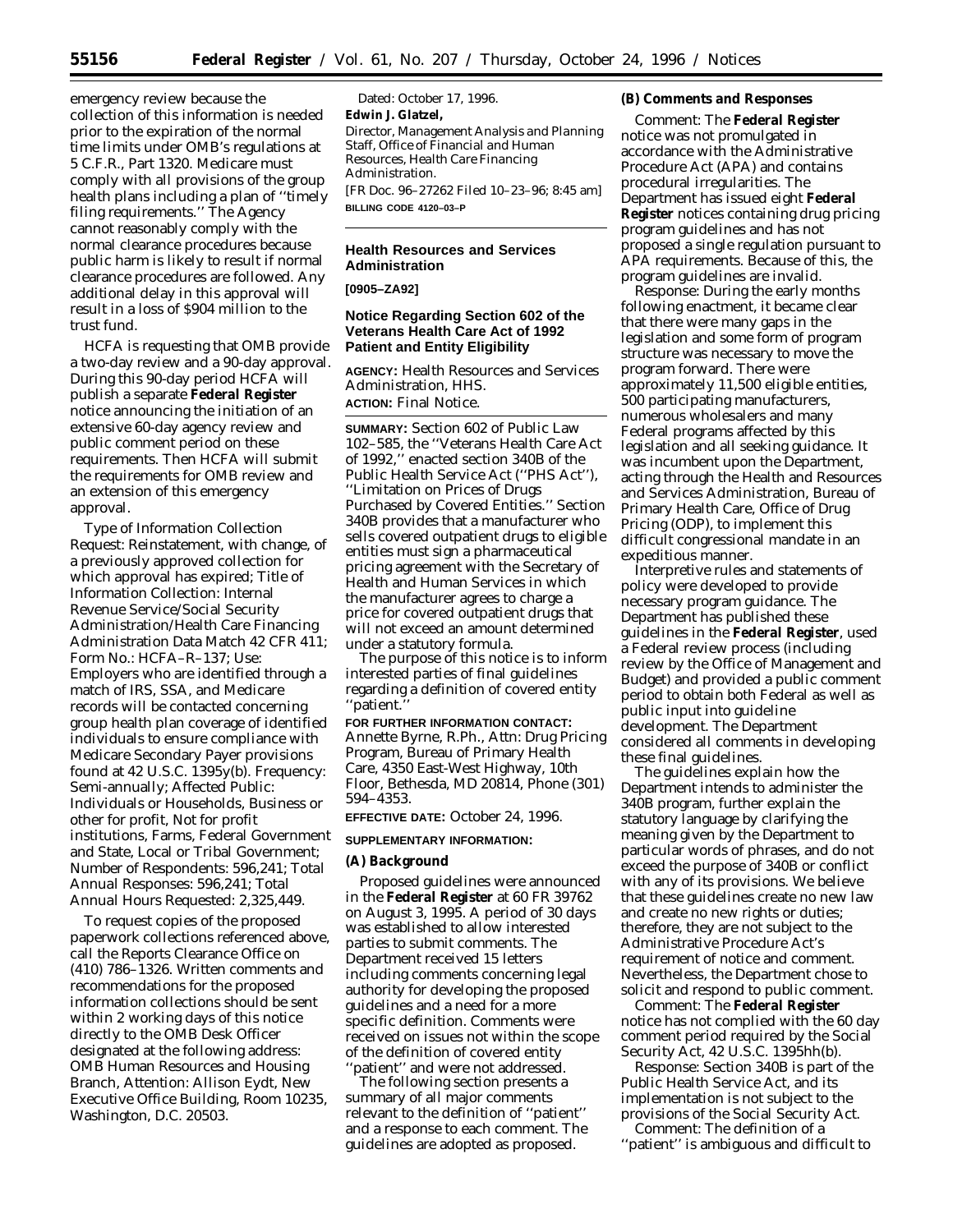administer from a drug diversion standpoint.

*Response:* The definition of a ''patient'' was developed in order to identify those individuals eligible to receive 340B drugs from covered entities. Because of the large number of covered entities and the wide diversity of eligible groups (e.g., hemophilia, HIV, black lung, migrant health, and family planning services), it was essential that we work closely with each Federal program office to develop a definition flexible enough to describe accurately each covered entity's patient while at the same time not excluding eligible patients. In addition, not only comments received in response to this notice but also comments from prior **Federal Register** notices (59 FR 25111, May 13, 1994, and 59 FR 47886, September 19, 1994) were incorporated into the definition. By using such input, we are confident that the definition will assist covered entities and manufacturers in determining which individuals are eligible to receive 340B drugs.

*Comment:* Covered entities should be required to restrict purchases to drug products that are directly related to the provision of services for which Federal funding has been provided.

*Response:* We do not consider a limitation on which drug products a covered entity may purchase to be a reasonable component of the definition of covered entity ''patient.'' To the extent that purchasing certain drugs would contravene a Federal or State law or certain PHS grant principles (and this information is brought to the Department's attention), the Department reserves the right to take such action as it deems appropriate.

*Comment:* The definition of a 'patient'' establishes a requirement that a State must register eligible individuals who may then receive services for which funding has been provided under Title II of the Ryan White Act of 1990.

*Response:* The proposed patient definition does not impose a new requirement that States register individuals as eligible for benefits under the Ryan White Act. Instead, the definition reflects the States' current practice of recording and verifying patient eligibility through a registration mechanism. An individual listed in a State Ryan White Title II drug assistance program will, for purposes of the patient definition, be considered a patient of the entity.

*Comment:* The definition would permit a patient to obtain one medical treatment from a covered entity at any time in his or her lifetime and then continue (forever) to purchase drugs

through prescription refills by using such services as mail order. The proposed patient definition should require that a covered entity patient be currently receiving care, and an additional section should be added to address the frequency of medical care.

*Response:* All covered entities must establish a relationship with their patients such that the entity will maintain records of the individuals' health care. The entity will document in the record the care provided and, when appropriate, the prescriptions written. It would be inappropriate for the Department to proceed further and dictate to health care providers guidelines regarding the appropriateness of certain prescriptions. We understand that States typically regulate the refilling of prescriptions.

*Comment:* Employees of covered entities should be either specifically precluded or included as eligible patients to receive discounted drug products.

*Response:* Any employee of a covered entity who meets the criteria of the definition of covered entity ''patient'' would be eligible to access 340B pricing.

*Comment:* Private patients of a physician who is under a contract to provide services to a covered entity should be considered patients of the entity.

*Response:* Entity health record documentation (section one of the patient definition) and responsibility for care provided (section two of the patient definition) must remain with the covered entity. A physician, under contract with a covered entity, may see an individual and provide care for a medical indication. However, if care is provided outside of the contractual arrangement with the covered entity, the individual would not be considered a patient of the entity.

*Comment:* The pharmacy of a covered entity should be required to have access to the records of the individual's health care maintained by the entity.

*Response:* This type of requirement deals with the professional practice of pharmacy and not with the issue of identification and clarification of who is or is not a patient.

*Comment:* The phrase in section one of the patient definition is not clear as to if ''records of the individual's health care'' is equivalent to the term ''medical record(s).

*Response:* The phrase ''records of the individual's health care'' was specifically used to avoid the term ''medical record,'' as the latter term may have different meanings in various locations. In addition, some covered

entities may not, at the present time, use health records that comply with certain legal definitions of the term ''medical record.'' The wording permits the use of health care documentation presently contained in a ''medical record,'' if such is the current health record system maintained by an entity.

*Comment:* The requirement in section one of the patient definition that ''the covered entity maintain records of the individual's health care'' could establish a requirement that such health records be centralized at one location.

*Response:* The requirement that covered entities maintain the records of an individual's health care does not establish a requirement that such health records be centralized in one location.

*Comment:* The exclusion of individuals who receive no health care services from the covered entity other than the dispensing of a drug for subsequent self-administration or administration at home may exclude otherwise legitimate patients from receiving ''refills'' of prescribed medications previously authorized by the covered entity's health care provider.

*Response:* A ''refill'' of a medication previously prescribed by an authorized entity health care provider, as part of the health care services provided by the covered entity, would meet the requirements of the patient definition. The ''refill'' would be a continuation of responsibility for the health care services provided by the covered entity. The covered entity would document the initial prescription for treatment in the record of health care, and the ''refill'' would be part of the range of health care services provided.

### **(C) Definition of a Patient**

An individual is a ''patient'' of a covered entity (with the exception of State-operated or funded AIDS drug purchasing assistance programs) only if:

1. the covered entity has established a relationship with the individual, such that the covered entity maintains records of the individual's health care; and

2. the individual receives health care services from a health care professional who is either employed by the covered entity or provides health care under contractual or other arrangements (e.g. referral for consultation) such that responsibility for the care provided remains with the covered entity; and

3. the individual receives a health care service or range of services from the covered entity which is consistent with the service or range of services for which grant funding or Federallyqualified health center look-alike status